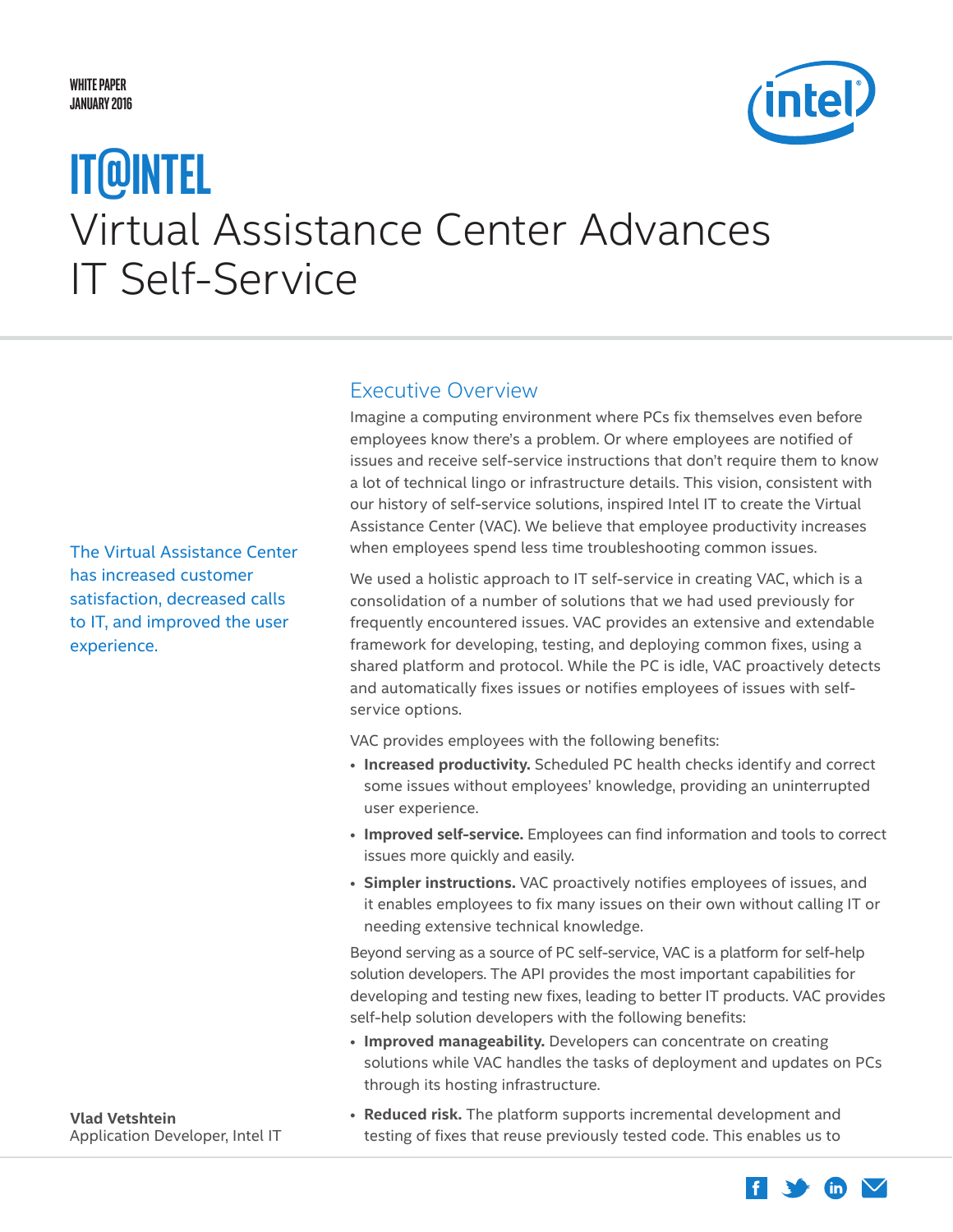#### Contents

- **1 [Executive Overview](#page-0-0)**
- **2 Business Challenge**
- **3 [Solution](#page-2-0)**
	- [Proof of Concept](#page-3-0)
	- [Value in Productivity](#page-4-0)
	- [IT Self-Service Results](#page-4-0)

#### **6 [Conclusion](#page-5-0)**

#### Contributors

**Ofir Barlev** Application Developer Intel IT

**Andrey Chernyshov**  Product Owner, Intel IT

**Gavin Morriss** IT Manageability Lead, Intel IT

**Shay Pluderman** IT Personal Computing Platforms Event Manager, Intel IT

**Chris Rodgers** Strategic IT Program Manager, Intel IT

**Ori Shahar** Development Operations Manager, Intel IT

#### Acronyms

**PoC** proof of concept **VAC** Virtual Assistance Center test only incremental changes on each iteration, reducing the risk of introducing new issues.

• **Increased productivity.** The standard API makes development and testing faster and easier.

Overall, the VAC has increased customer satisfaction, decreased calls to IT, and improved the user experience.

### Business Challenge

Critical computing components, such as network access, email, and browsing, are fundamental to employee productivity. When employees encounter problems with these computing components, most prefer to find solutions on their own. But since IT self-service has historically addressed individual functions—like Wi-Fi\* connectivity and database access (see Figure 1), which require employees to understand the root cause of the issue as well as to know that self-service tools exist—employees typically call IT for assistance.

Intel IT wanted to leverage our existing tools and knowledge to offer an easy-to-use solution that would not require extensive technical knowledge. We also wanted to proactively correct issues whenever possible, preferably before the employee is aware of them.

Survey results indicated that our customers wanted more PC self-service options, and IT wanted to increase the number of proactive fixes, decrease the volume of calls from employees, and help employees be more productive. Our aim was to minimize interruptions to the user experience.

### **BeFOre VirtUal aSSiStaNCe CeNter**

A Variety of Standalone Tools to Help the Employee



Figure 1. Before implementing the Virtual Assistance Center, Intel IT maintained a variety of standalone tools focused on monitoring and managing specific functions in isolation.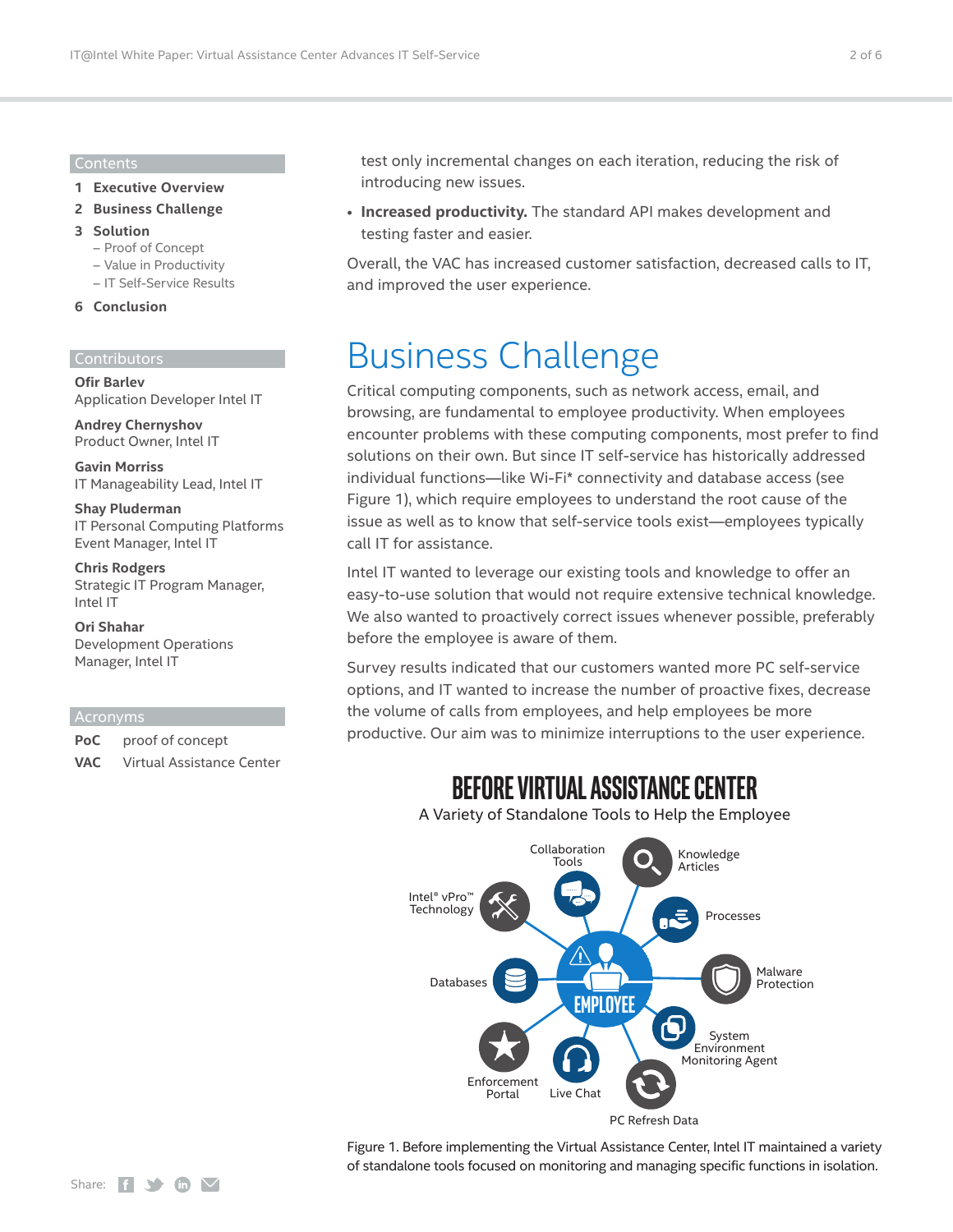<span id="page-2-0"></span>Aligning with our history of providing and improving IT self-service, Intel IT embarked on a new project to proactively manage employee issues. The project included the following goals:

- **Reduce cost.** PC self-healing and IT self-service reduce the number of calls for assistance, freeing both IT staff and our customers to focus on their job functions.
- **Reduce risk.** An extensible solution enables engineers to develop and deploy fixes incrementally and rapidly, reducing the risk of introducing new issues.
- **Increase productivity.** IT self-service enables employees with little technical knowledge to solve issues so they can get back to work quickly.

To achieve these goals, we needed to integrate fixes for the common issues we receive calls about with our existing monitoring capabilities. The result was a single framework that improves PC maintenance and IT self-service.

## Solution

Intel IT has been developing and implementing proactive problem management since 2009. We started with what we had already learned from our existing tools, for example, the Internet browser repair and WLAN health check tools. Using analysis of objective, largely systemgenerated data from client PCs across our worldwide environment, we've increased client stability and reduced the number of system crashes by more than 50 percent. But our focus goes beyond proactive fixes. Employees have told us that they prefer to fix their own PCs when they understand how to access the tools.

We already had tools to fix the most commonly encountered issues. By centralizing those tools in a more accessible framework, we knew that we could leverage common functionality, providing better IT self-service and gaining greater flexibility in managing the solution life cycle. We decided to develop rather than purchase a solution.

We began developing the Virtual Assistance Center (VAC) in late 2014 and initiated a proof of concept (PoC) in early 2015. Our holistic approach to IT self-service includes these elements:

- **Shared framework.** We redesigned the self-help tools into VAC as a standard, proactive framework.
- **Incremental development.** VAC enables IT developers to add fixes easily over time, reducing the number of separate self-help tools in the environment. New fixes can be developed and tested incrementally for rapid deployment.

#### Improvement through **Metrics**

When the Virtual Assistance Center (VAC) deploys a fix, either detected by the scheduler or through customer self-service, it captures metrics about that fix. Metrics tell us how many times a fix has been executed and how effective it has been. This data helps us improve the fixes. For example, fixes that are seldom used are identified for analysis. Application updates are also routed first to VAC, where they are included in the scheduling process.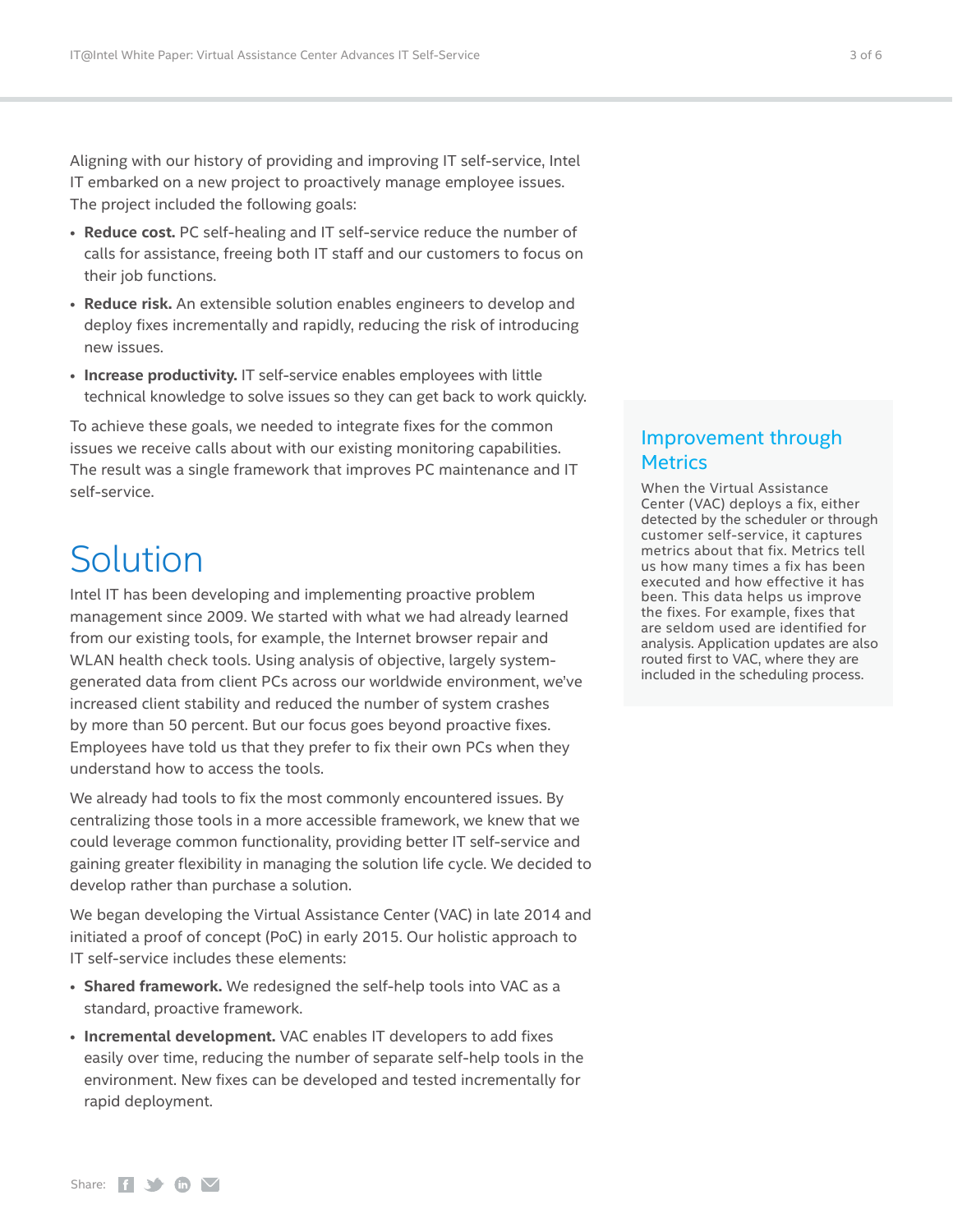<span id="page-3-0"></span>

#### **Positive Employee Comments**

- "I love the clean interface and ease to identify and correct potential issues with my device."
- "I like that it has everything in one place."
- "I like that it tells me about issues detected on my device and gives me links to actions so that I can address them."
- **Proactive detection and response.** When we can detect and notify employees of issues, and then provide the tools to fix them without calling IT, those employees feel more confident that we are managing the health of their PCs and their overall experience.
- **PC self-help and healing.** Through VAC we can schedule actions that run regularly for maintenance and that detect and fix a number of issues.

We initially merged the existing tools into the framework as they were. Over time, we integrated their underlying logic using a standard API. The platform solution converted our existing tools into a single framework of standardized commands for an outcome that exceeds the sum of its parts. For example, an automatic fix deployed now might later include interactivity without having to be rewritten. Consolidation also offered the ability to monitor results more closely for better solutions over the long-term.

VAC also includes a scheduler for PC health checks (see Figure 2) that run when the computer is idle, minimizing performance impact to employees. VAC proactively resolves issues when it can. When it cannot, it notifies employees with information on how to resolve the issues. Employees can also manually run the tools when they encounter issues on their own.

#### Proof of Concept

We deployed a PoC to primarily IT and early adopter participants because of their higher-than-average tolerance for technology issues. The group comprised 160 employees. The follow-up survey results showed gains in satisfaction ratings. Employee comments were positive.

During the PoC, we identified and fixed several issues, including Wi-Fi and network-certification issues as well as enrollments to IT services such as encryption and password issues.

Since completing the PoC, we have implemented two new self-heal fixes, and we have three more in production.



Figure 2. Virtual Assistance Center schedules silent PC health checks, and then either resolves the issues automatically or notifies employees with self-service information. Checks run when the PC is idle, avoiding any interruptions to the employee.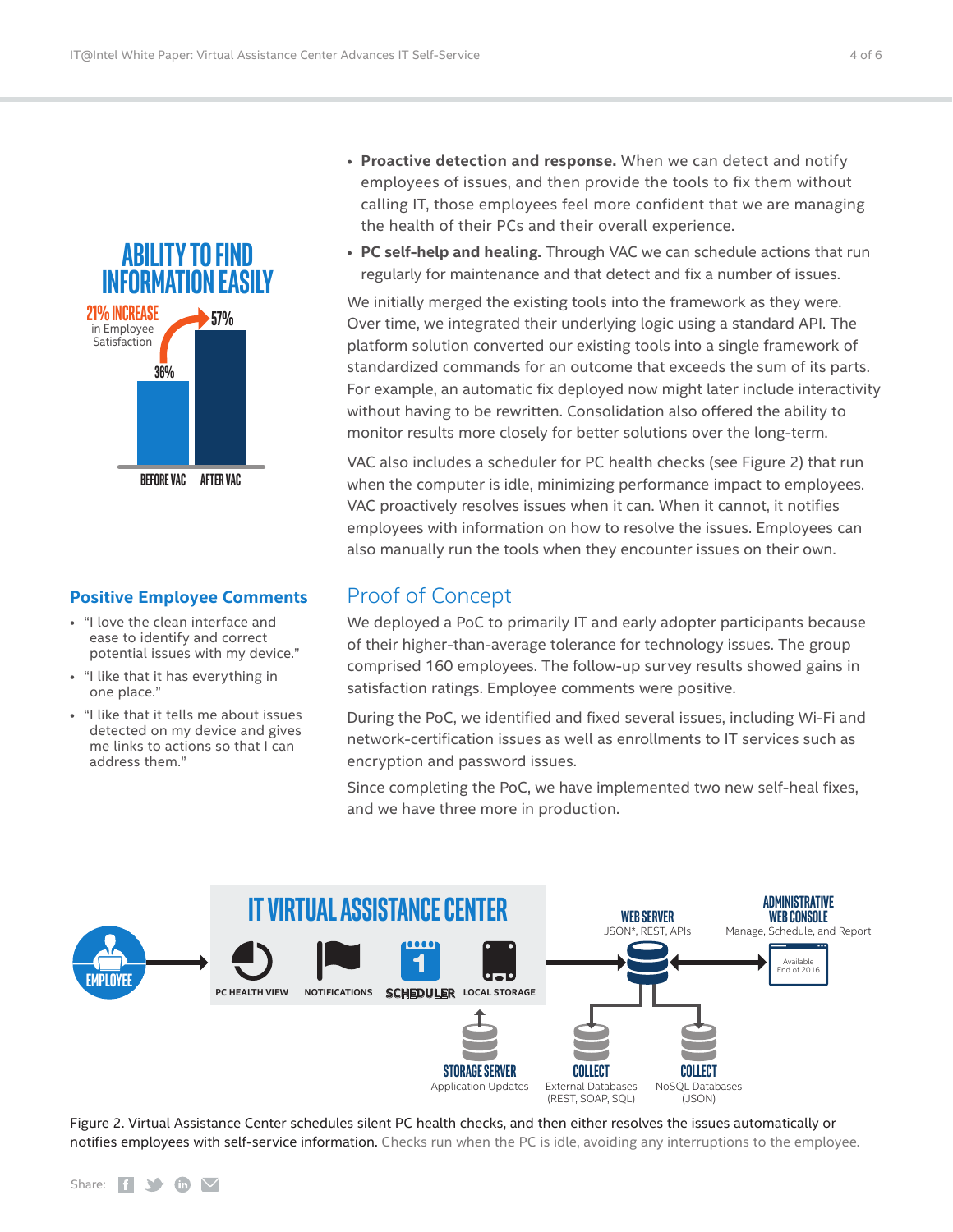#### <span id="page-4-0"></span>Value in Productivity

VAC improves productivity for both IT and our customers. It reduces the cost of supporting employees and improves the user experience. VAC enables highly mobile employees, such as Sales, to remain mobile without the need to call IT when they encounter issues. Employees can be away from the office yet have access to reliable tools for IT self-service 24/7.

#### **Intel IT Benefits**

VAC is as much a platform for developers as it is for IT customer selfservice. The API provides the core capabilities for developing and testing fixes. This shortens both development and testing time, leading to better IT products. These benefits align with our original goals:

- **Reduced cost.** With proactive detection and resolution, both silently and through IT self-help tools, we reduce the number of calls to IT, reducing the cost of supporting our customers. We also need fewer developers, and we produce fixes more rapidly.
- **Reduced risk.** The platform supports standardized incremental development based on previously tested code and rapid testing of fixes, making employee devices less vulnerable to the introduction of new issues.
- **Increased productivity.** With the standard API, development and testing is faster and easier, enabling developers to focus on new issues.

#### **Employee Benefits**

Our customers have told us that they prefer to use IT self-service tools when they encounter issues. In the past, they often did not have this option because the fixes required an awareness of various tools and more technical knowledge than many employees had. With VAC, automated checking can now discover and resolve some issues, such as network certification validity and expiration, before the employee is even aware of a problem. For example, VAC detects large files before the user experiences the symptoms of dwindling storage space. And when employees do need to fix issues on their own, they can find the information more easily, and they need less technical knowledge.

#### IT Self-Service Results

VAC gives IT the tools to identify issues that were previously difficult to quantify, gather more data, measure the quality of IT products, and deploy solutions faster. The platform enables us to respond to employee needs faster and with better solutions. In the first three weeks after deployment, we added one automatic fix and three proactive checks, as well as continued general tool improvement. IT self-service and PC self-healing have reduced interruptions and the need for advanced technical understanding. VAC improves access to help with improved customer self-service.

Having proven the benefits of VAC, we are moving toward a global rollout. The majority of employees will have VAC services by the end of 2015.

"I like that it tells me about issues detected on my device and gives me links to actions so that I can address them."